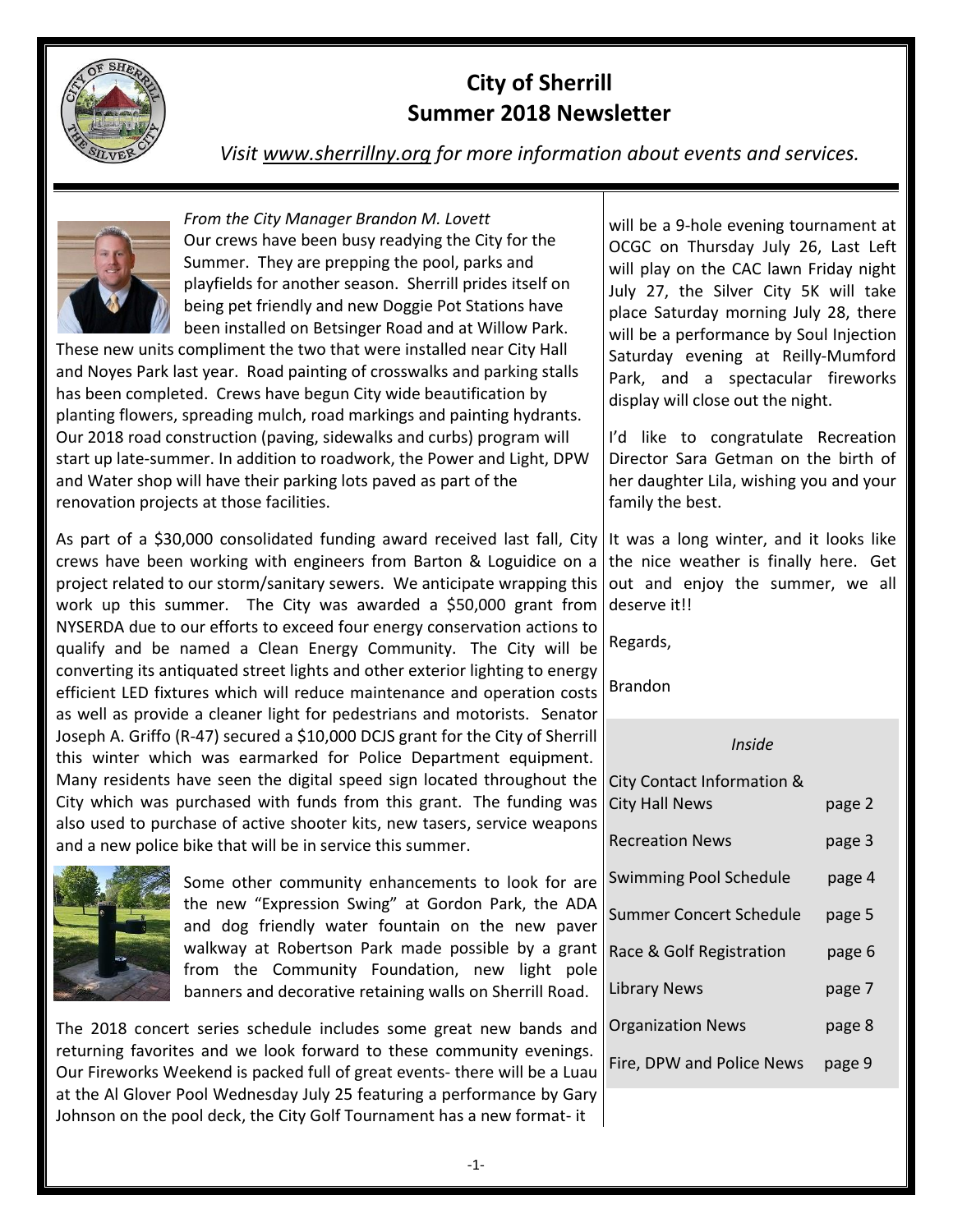**City of Sherrill Contact Information**



*City Officials*

Brandon Lovett, City Manager (315) 363-2440, [blovett@sherrillny.org](mailto:blovett@sherrillny.org)

Michael Holmes, City Clerk/Comptroller (315) 363-2440, [mholmes@sherrillny.org](mailto:mholmes@sherrillny.org)

*City Commissioners*

William Vineall, Mayor (315) 366-5430, [mayor@sherrillny.org](mailto:mayor@sherrillny.org)

Jason Merrill, Deputy Mayor (315) 886-6998, [jmerrill@sherrillny.org](mailto:jmerrill@sherrillny.org)

Tom Dixon (315) 363-1890, [tdixon@sherrillny.org](mailto:tdixon@sherrillny.org)

Patrick Hubbard (315) 363-3379, [phubbard@sherrillny.org](mailto:phubbard@sherrillny.org)

Joseph Shay (315) 363-9234, [jshay@sherrillny.org](mailto:jshay@sherrillny.org)

*Other City Phone Numbers*

City Hall, (315) 363-2440

CAC, (315) 363-6525

Power & Light, (315) 363-0780

Police Department- Please note these numbers and use the correct one for efficient response.

 Emergencies- 911 Dispatch- (315) 363-3200 Leave a message- (315) 363-6221

### **Notes and News from City Hall**



**Online Bill Pay for Utility Bills at [www.sherrillny.org-](http://www.sherrillny.org/)** The City's online billing and payment service has been active since January and has been well received! Customers can receive and view utility bills electronically and *make payments online with a credit/debit card or electronic check*. A 24/7 payment line is also available by calling: 844- 562-1918. You may view your bill anytime and make a quick one-time payment without registering or create an account to enjoy more features like automatic payments, saving a default payment method and viewing your history. Paperless billing is also offered, allowing you to replace your paper bill with electronic bills. Features include:

-an easy-to-use online portal to access your account & make payments -payment scheduling for the same day or a future date

-automatic payments on the due date (AutoPay) or a day of your choice (Recurring Scheduled Payments)

-email reminders when your bill is ready, when a payment is pending and confirmation after making a payment

-Pay by Text- get text notifications about your bill and pay through text with your default payment method

*-There are additional fees apply for online payments.*

All of these options are run through Invoice Cloud, the City of Sherrill's official payment portal. There are third party payment providers, available such as Doxo which are not affiliated with the City. They will accept your payments and allude to being tied to the City but are not and payments could take days from when you authorize until the time they release your payments, potentially causing late fees for you. Additionally, fees for their service could be as much as double the service fees that the City has to charge for its Invoice Cloud.

**Summer Schedule Notes-** City Hall and operations will be closed Wednesday-Friday, July 4-6 this year. Wednesday, July 4 garbage pickup will be moved to Tuesday, July 3. Friday, July 6 garbage pick-up will remain as scheduled. The Al Glover Pool will be open all week July 2-6 but there will not be lessons on July 4. The City's Playground Program will also run that week except for July 4 (no Playground).

The Summer Meeting schedule for the City Commission (as opposed to the normal second and fourth Monday) will be June 11, June 25, July 16, August 6 and August 27. All meetings are held at 7pm in the City Court building.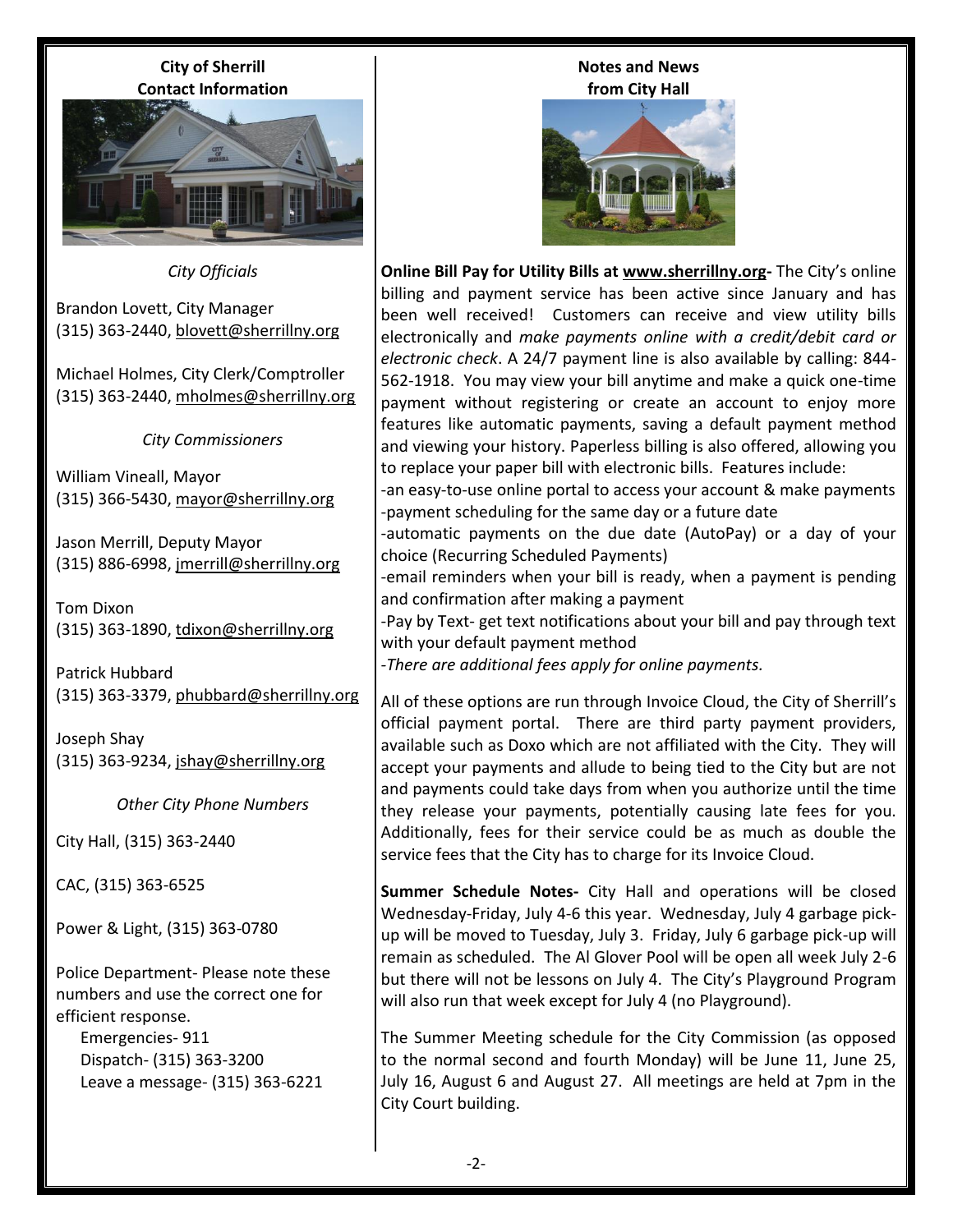

**Sherrill Recreation News-** Thank you to those who attended our recreation meetings or shared ideas! Please check out what was discussed, actions we've taken and future plans at www.sherrillny.org. Thanks also to Patricia Grover and her "helpers" who volunteered by cleaning up Gordon Park as part of Earth Week! Please see the information below about upcoming events and visit the website for more information, registration forms, etc.



# **Sherrill Fireworks Weekend, July 25-28**



**Wednesday July 25- Luau at the Pool**- 6-8pm- music by Gary Johnson, games and food **Thursday July 26- Silver City Golf Tournament-** Oneida Community Golf Club, 5:15pm, 9 holes **Friday July 27- Silver City Festival-**

CAC Greenspace**-** 6-10pm, Featuring music by Last Left, food and drinks

**Saturday July 28- Silver City 5K Race & Kids Fun Run-**7:30am at the CAC**, Sherrill-Kenwood Fire Department Chicken BBQ-** 12pm-sold out at the fire department, & **Fireworks Night**, 7:30-10pm at Reilly-Mumford Park featuring music by Soul Injection, food and drinks

**Silversmiths Little League Camps-** July 2-4 & 16-18, 8am-12pm at Thurber Park- \$30/day or \$75/3 days-Email questions to [silversmithsbaseball@gmail.com](mailto:silversmithsbaseball@gmail.com) and visit silversmithsbaseball.com for our schedule! Attend our home opener June 2 and Chicken BBQ June 16!

**Oneida Dolphins Swim Camp-** August 13- **ONEIDA** 17, 8am-1pm at the Sherrill Pool! Visit [www.oneidadolphins.com](http://www.oneidadolphins.com/) for details.



**AYSO**- Fall registration is open! The season will run September 9-October 28. Practices for 8U and up begin in late August or early September. Details about fees, age groups, and volunteering can be found at [www.840ayso.org](http://www.840ayso.org/) or visit our Facebook page.

Contact Jim Ripper at [rc@840ayso.org](mailto:rc@840ayso.org) with questions.

**Tennis Camp-** Monday-Thursday, July 9-12, & 16-19, 1st-3rd grades- 1:30-2:15pm, 4th-6th grades- 2:15-3pm, 7th-12th grades 3-3:45pm, Noyes Park**-** This camp is held in memory of Sydney Thirumulpad for students who attend E.A. McAllister school, live in Sherrill, or who attend VVS Middle or High Schools. Forms are available at the CAC or on the website. All levels welcome.



**VVS Pop Warner**- Check the Facebook page, VVS Pop Warner, for news and signup information.



**Playground Program-** Monday-Friday, July 2-27, 9am-12pm at the CAC, for kids entering kindergarten-entering sixth grade who live in Sherrill or attend E.A. McAllister school. Registration forms will be distributed at school or are available at the CAC or on the website, and kids must bring them to the program the first day they attend. Kids play sports,

create art projects, bowl, swim, participate in Summer Reading Program activities with the library and more!



**Sherrill Community Activity Center Events 139 East Hamilton Ave, (315) 363-6525**

Mondays- *Bone Builders-Strength Training for the Older Adult*, 9am, Contact Polly, (315) 853-6258, \$1.50/class.

Tuesdays- *Community Arts Guild*- Join these artists 9am-12pm to paint, share ideas, and for critique. Wednesdays- *Oneida County Office for the Aging*- A representative offers information and services the first Wednesday of the month at 11am (except July 4). -CAC Craft and Chat Group- This group meets the 1<sup>st</sup>, 3<sup>rd</sup> & 5th Wednesday, 11am-1pm, to knit, sew, & craft.

**Bowling-** There are bowling leagues at the CAC  $Q, \rho_{0}$ September-June for kids and adults. Look for information about league signups, meetings and special open bowling nights in late August on the website.

**Private Events-** Space is available to rent for birthday or graduation parties and other events. Call for details.

# **New to Our Program? Come Try a Practice!**

www.odysseydevelopmentacademy.com

**Year Round Professional Soccer Training** 

#### **Also coming this summer:**



July 23rd - 27th 8:30am - 12:30pm 'Player drop off 8:00am and Pick up 1:00pm **Robertson Field, Sherrill, NY** 

This camp will be directed by bestselling authors and **ormer professional soccer players Paul Mairs and Richard Shaw.** 

**Email: info@odysseydevelopmentacademy.com** Website: www.odysseydevelopmentacademy.com/camps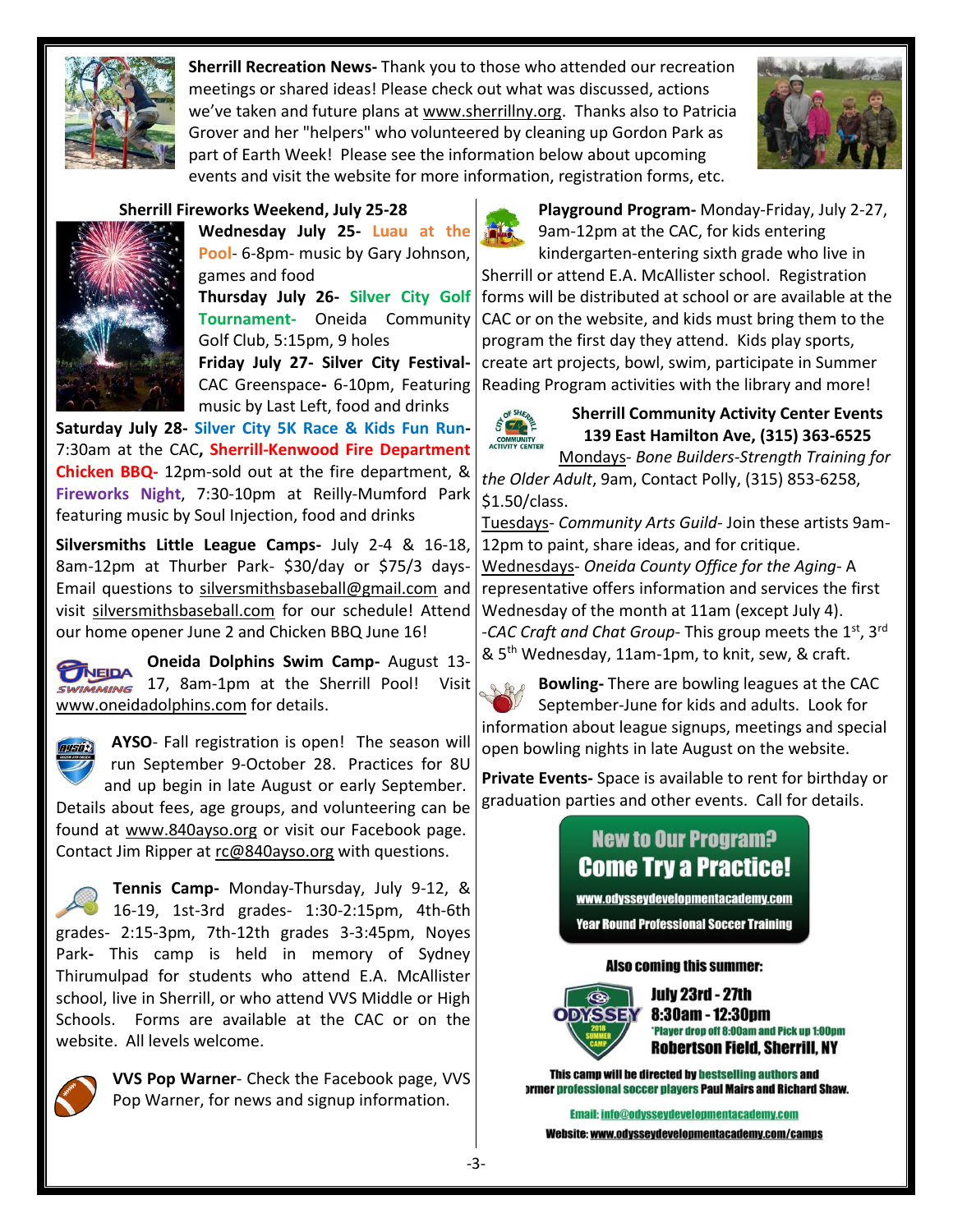|                              | <b>2018 Al Glover Swimming</b>                            |                                                                                                                | Lap Swim and Lesson Schedule Monday-Friday                                                               |
|------------------------------|-----------------------------------------------------------|----------------------------------------------------------------------------------------------------------------|----------------------------------------------------------------------------------------------------------|
|                              | <b>Pool Information</b>                                   | $7-10am$                                                                                                       | Lap Swim Monday & Wednesday                                                                              |
|                              | Pool Director: Alycia Kruger                              | 8:30-10am                                                                                                      | Lap Swim Tues, Thurs, Fri                                                                                |
|                              |                                                           | $9-10am$                                                                                                       | <b>Advanced Lessons: Community</b>                                                                       |
|                              | <b>Tentative Schedule</b>                                 |                                                                                                                | Water Safety, Swimmers,                                                                                  |
| June 16 & 17                 | $1-7$ pm                                                  |                                                                                                                | <b>Advanced Swimmers</b>                                                                                 |
| <b>June 18-22</b>            | 3:30-7pm                                                  | 10-11am                                                                                                        | <b>Playground Program</b>                                                                                |
| June 23 & 24                 | $1-7$ pm                                                  | 11-11:30am                                                                                                     | Group 1- Water Exploration                                                                               |
| June 25                      | <b>Full Schedule Begins</b>                               | $11am-12pm$                                                                                                    | <b>Group 5- Advanced Beginners</b>                                                                       |
| July 4                       | 12-6pm, No Lessons or Lap Swim                            |                                                                                                                | 11:30am-12pm Infant & Preschool Lessons                                                                  |
| July 25                      | Luau at the Pool, 6-8pm                                   |                                                                                                                | <b>Intermediate Test</b>                                                                                 |
| July 27 & 28                 | Fireworks Weekend-Close at 6pm                            | 12-12:30pm                                                                                                     | Group 6- Crawl                                                                                           |
| <b>August 13-19</b>          | $12-7$ pm                                                 | $12-1pm$                                                                                                       | Group 2                                                                                                  |
| August 20-26                 | $1-6$ pm                                                  | $1-2pm$                                                                                                        | Group <sub>3</sub>                                                                                       |
|                              | *The pool will close at 5pm for swim meets on July        |                                                                                                                | <b>Group 4- Primary Skills</b>                                                                           |
| 17, 19, 24, 26 and August 7. |                                                           | 2-2:30pm                                                                                                       | Group 8- Elem. Backstroke                                                                                |
|                              | ** Check at the pool for closing dates and changes.       |                                                                                                                | Group 9- Breaststroke                                                                                    |
| <b>Rates</b>                 |                                                           | $3-4pm$                                                                                                        | <b>Swim Team Practice</b>                                                                                |
| Passes and Ticket Booklets   |                                                           |                                                                                                                | *limited open swimming                                                                                   |
|                              | Passes and ticket booklets must be purchased at Sherrill  | 4-4:30pm                                                                                                       | Group 7- Back Crawl                                                                                      |
|                              | City Hall, Monday-Friday 7:45am-4pm.                      |                                                                                                                | Group 10- Side Stroke                                                                                    |
|                              | Sherrill and Town of Vernon Residents                     | $4-5pm$                                                                                                        | <b>Group 4- Primary Skills</b>                                                                           |
|                              | Season Passes: Family \$65, Individual \$40               | 5-5:30pm                                                                                                       | Group 1- Water Exploration                                                                               |
|                              | Daily Ticket Booklets: 10 tickets for \$10                | $5-6pm$                                                                                                        | Group 3                                                                                                  |
| <b>Non-Residents</b>         |                                                           |                                                                                                                | <b>Group 5- Advanced Beginners</b>                                                                       |
|                              | Season Passes: Family \$95, Individual \$50               | 5:30-6pm                                                                                                       | <b>Infant &amp; Preschool Lessons</b>                                                                    |
|                              | Daily Ticket Booklets: 10 tickets for \$20                | $6-7$ pm                                                                                                       | Group 2                                                                                                  |
|                              |                                                           | 7-7:30pm                                                                                                       | Groups 6-10                                                                                              |
| Daily Rate at Pool           |                                                           |                                                                                                                | <b>Intermediate Test</b>                                                                                 |
|                              | Sherrill & Town of Vernon Residents: \$2 (with ID)        |                                                                                                                |                                                                                                          |
| Non-Residents: \$3           |                                                           |                                                                                                                | Lessons- Lessons are included with pool admission and                                                    |
| <b>Other Information</b>     |                                                           |                                                                                                                | do not require preregistration. Lessons will be offered                                                  |
|                              | -Children under 10 must be accompanied by caregivers      |                                                                                                                | weekdays, June 25-August 9 and there will be a carnival                                                  |
|                              | who are at least 14 years old.                            | for kids who attend lessons on August 10 from 1-3pm.                                                           |                                                                                                          |
|                              | -The phone at the pool is unlisted.<br>In emergency       | Infant and Preschool lessons are for 6-36 month old                                                            |                                                                                                          |
|                              | situations City Hall can get in touch with the pool.      | children- A parent or another adult must accompany the                                                         |                                                                                                          |
|                              | -Swim Team- Kids are invited to join the swim team, the   | child in the water. Please talk to a lifeguard at the pool                                                     |                                                                                                          |
|                              | Sherrill Silver Fins! Please talk to a lifeguard for more | for details or to be assigned to a group.                                                                      |                                                                                                          |
| information.                 |                                                           |                                                                                                                |                                                                                                          |
|                              | -Lap Swim- Lap swim is available at additional times.     |                                                                                                                | Open Swim Pool Hours June 25-August 13                                                                   |
| Please ask a lifeguard.      |                                                           |                                                                                                                | Weekdays: 11am-8pm, Weekends: 12-8pm                                                                     |
|                              | -Lifeguard Training- Lifeguard Training may be offered.   |                                                                                                                |                                                                                                          |
|                              | Please talk to a lifeguard for details.                   | *This schedule may change due to holidays, special<br>events, weather etc. and parts of the pool may be closed |                                                                                                          |
|                              |                                                           |                                                                                                                |                                                                                                          |
|                              |                                                           |                                                                                                                | throughout the day due to lessons, swim team, or other                                                   |
|                              |                                                           |                                                                                                                | events. Please check at the pool for updates throughout<br>the season or contact Sara Getman, Recreation |
|                              |                                                           |                                                                                                                | Supervisor, sgetman@sherrillny.org or (315) 363-6525                                                     |
|                              |                                                           |                                                                                                                |                                                                                                          |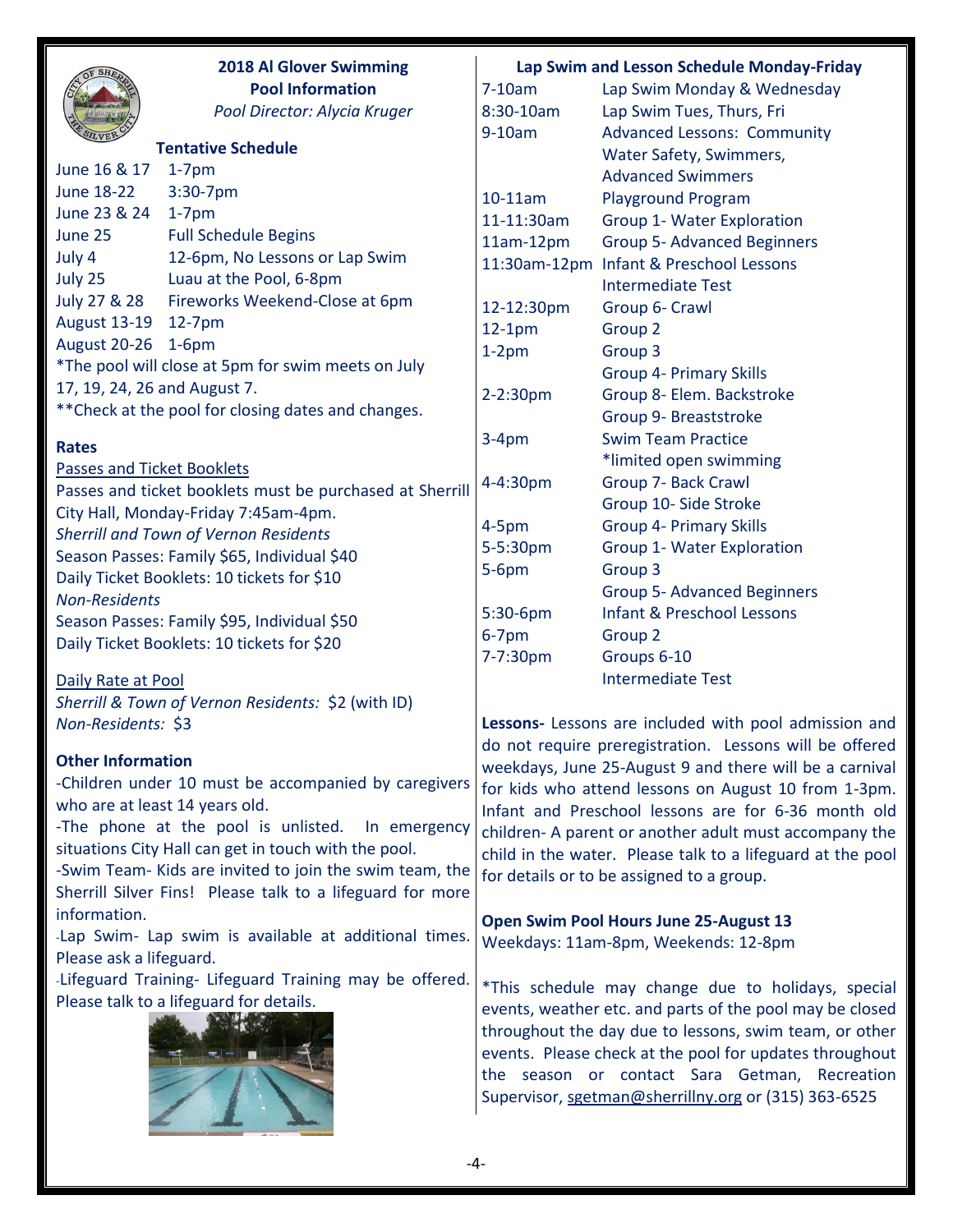# **2018 City of Sherrill Summer Concert Series**

The 2018 Summer Concert Series kicks off Tuesday, June 26 and runs through Tuesday, August 28. The free concerts begin at 6:30pm in the Reilly-Mumford Memorial Park gazebo. We have some great new bands scheduled, along with some returning favorites. Bring lawn chairs, blankets and an umbrella in the case of light rain. Come out and enjoy the beautiful summer evenings with your neighbors.

### **June 26 Classified**



# *Classified* is central NY's premier dance band with horns. Originally assembled in the early 1990s, the band features some of the area's

most respected players. The talented musicians play various styles of music and the band is a local favorite.

### **July 3 Eddie Arcuri**

**DDIE ARCURI JR** 

*Eddie Arcuri* is a country music singer-songwriter from Rome. He started singing at a young age, inspired by artists such as George Strait, Mark Chesnutt, and Clint Black. Eddie is

known for his energetic performances and country roots. Attend his debut at Reilly-Mumford Park.

# **July 10 Oldfield 5**

*Oldfield 5* is named after the old Cazenovia telephone exchange where some of the band members are from. The band includes Sherrill resident

Gary Powers and loves to play music and see people have a good time because of it.

#### **July 17 Showtime**



*Showtime* is known as Central New York's ultimate cover and party band. They put on a great show and their concert is sure to draw a crowd.

#### **July 24 Fritz's Polka Band**



Verona's polka princes are a local favorite. Enjoy a night of upbeat and fun music, featuring modern polkas, a little bit of country, and even some oldies rock 'n' roll.

# **July 31 The Old Main**



Welcome *The Old Main* to Sherrill! They play Folk-Rock to alt-Americana and are known for their original music and creatively reimagined

covers. *The Old Main's* raw acoustic sound, and highenergy live performances are enjoyed by all.

# **August 7 E.S.P.**



*E.S.P.,* featuring Kirsten Tegtmeyer, returns for a second year. The band's music is inspired by the

tradition of jazz improvisation and features a contemporary sound that's appealing to a wide audience. Come listen to this talented group that includes Sherrill resident, Evan DuChene.

# **August 14 The PartyNuts & Outdoor Movie Night**



The *PartyNuts* perform oldie rock 'n' roll sing-alongs that are fun for all. After the concert stay to watch a movie under the stars. Look for the title coming soon.



Winds

*Central Winds* is the area's premiere wind band made up of more than 40 local

professional musicians and music educators. Their concert will feature a variety of genres of music and is sure to be an enjoyable evening.

#### **August 28 Matt Chase & Thunder Canyon**



Matt Chase formed Thunder Canyon in 1993, and since then the group has been one of the top "Hot Country" bands in Central New York.

The group's versatility and positive energy has made them a long time Sherrill favorite.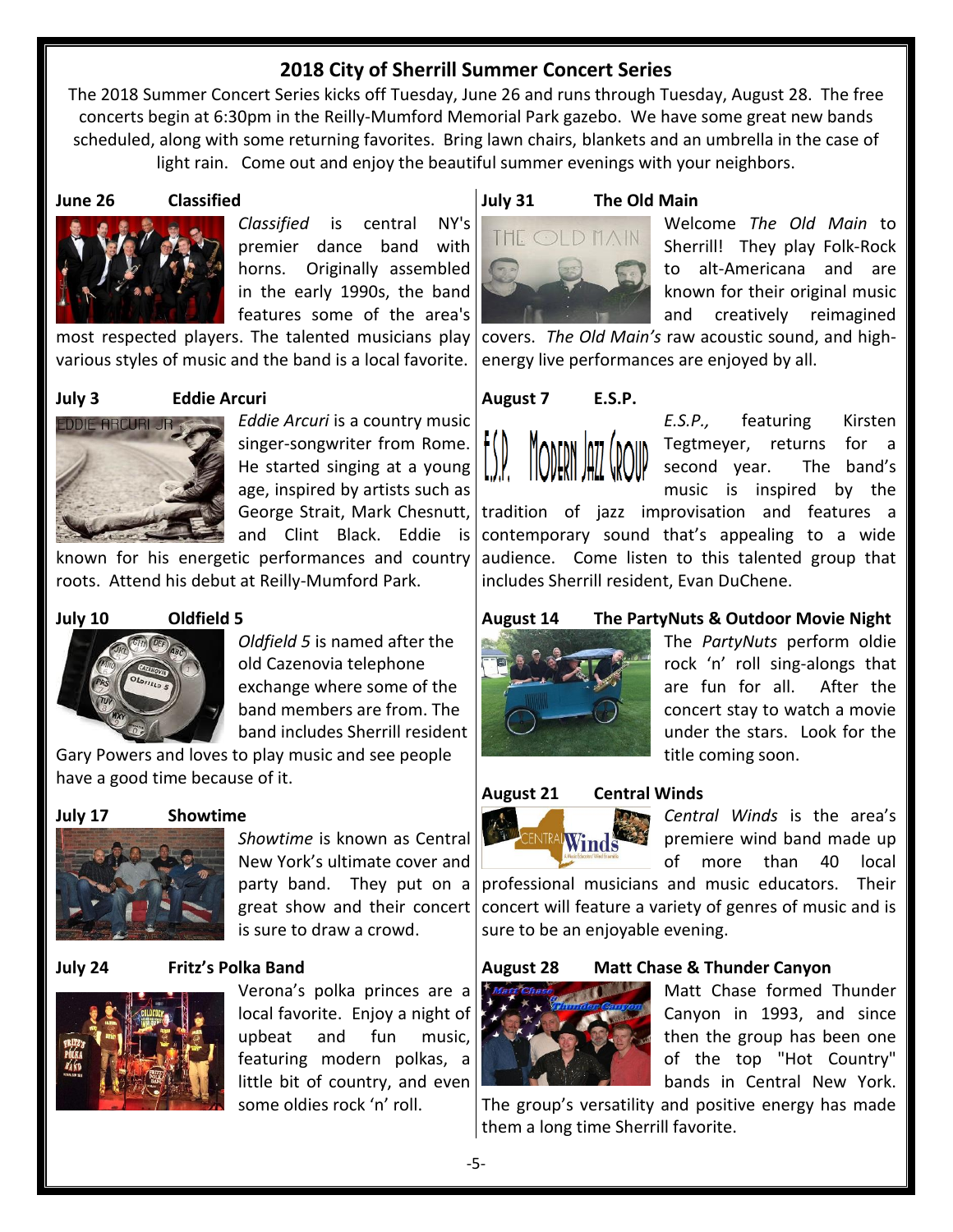

**Silver City 5K, Saturday July 28, 2018, 8am, Kids Fun Run, 7:30am**

 **Sponsored by**



| Location:                                                                                                                                                                                                                                                                            | Sherrill Community Activity Center, 139 East Hamilton Ave                                                                                                                                                                                                                                                                                                                                                                                                                                                                                                                                                                                                                                                                                                                                                                                            |  |  |  |  |
|--------------------------------------------------------------------------------------------------------------------------------------------------------------------------------------------------------------------------------------------------------------------------------------|------------------------------------------------------------------------------------------------------------------------------------------------------------------------------------------------------------------------------------------------------------------------------------------------------------------------------------------------------------------------------------------------------------------------------------------------------------------------------------------------------------------------------------------------------------------------------------------------------------------------------------------------------------------------------------------------------------------------------------------------------------------------------------------------------------------------------------------------------|--|--|--|--|
| <b>Registration:</b>                                                                                                                                                                                                                                                                 | https://runsignup.com/silvercity5k                                                                                                                                                                                                                                                                                                                                                                                                                                                                                                                                                                                                                                                                                                                                                                                                                   |  |  |  |  |
| <b>Entry Fees:</b>                                                                                                                                                                                                                                                                   | \$25- through June 27, includes commemorative glass, \$27- June 28-July 25, includes                                                                                                                                                                                                                                                                                                                                                                                                                                                                                                                                                                                                                                                                                                                                                                 |  |  |  |  |
|                                                                                                                                                                                                                                                                                      | commemorative glass while supplies last, \$30- in person July 26 or July 28 includes commemorative glass while                                                                                                                                                                                                                                                                                                                                                                                                                                                                                                                                                                                                                                                                                                                                       |  |  |  |  |
|                                                                                                                                                                                                                                                                                      | supplies last, *Please note- a glass is only guaranteed with registration by June 27.                                                                                                                                                                                                                                                                                                                                                                                                                                                                                                                                                                                                                                                                                                                                                                |  |  |  |  |
| <b>5K Awards:</b>                                                                                                                                                                                                                                                                    | 1st Male & Female Overall, Medals for 1 <sup>st</sup> place male and female age group winners                                                                                                                                                                                                                                                                                                                                                                                                                                                                                                                                                                                                                                                                                                                                                        |  |  |  |  |
| Timing:                                                                                                                                                                                                                                                                              | Provided by Leone Timing, www.leonetiming.com                                                                                                                                                                                                                                                                                                                                                                                                                                                                                                                                                                                                                                                                                                                                                                                                        |  |  |  |  |
|                                                                                                                                                                                                                                                                                      | Kids Fun Run: for kids 12 and under, no registration needed- the 1 <sup>st</sup> male & female finishers will receive a medal.                                                                                                                                                                                                                                                                                                                                                                                                                                                                                                                                                                                                                                                                                                                       |  |  |  |  |
|                                                                                                                                                                                                                                                                                      | *There will be a water station and refreshments for runners! Come join this great community event!                                                                                                                                                                                                                                                                                                                                                                                                                                                                                                                                                                                                                                                                                                                                                   |  |  |  |  |
|                                                                                                                                                                                                                                                                                      | **Registration, glass and bib pick up will be Thursday July 26, 5-7pm and race day starting at 7am at the CAC.                                                                                                                                                                                                                                                                                                                                                                                                                                                                                                                                                                                                                                                                                                                                       |  |  |  |  |
|                                                                                                                                                                                                                                                                                      | ***Mail Pre-Registration Deadline is July 6. Entries may be dropped off at Sherrill City Hall July 9-20.*                                                                                                                                                                                                                                                                                                                                                                                                                                                                                                                                                                                                                                                                                                                                            |  |  |  |  |
|                                                                                                                                                                                                                                                                                      | Entry Form- Make checks payable to City of Sherrill and mail check and entry form to:<br>City of Sherrill, Attn: 5K Race, 377 Sherrill Road, Sherrill, New York 13461                                                                                                                                                                                                                                                                                                                                                                                                                                                                                                                                                                                                                                                                                |  |  |  |  |
|                                                                                                                                                                                                                                                                                      |                                                                                                                                                                                                                                                                                                                                                                                                                                                                                                                                                                                                                                                                                                                                                                                                                                                      |  |  |  |  |
|                                                                                                                                                                                                                                                                                      |                                                                                                                                                                                                                                                                                                                                                                                                                                                                                                                                                                                                                                                                                                                                                                                                                                                      |  |  |  |  |
| Email                                                                                                                                                                                                                                                                                | <b>Example 19 Phone Phone</b><br>Release: I know that running a road race is a potentially hazardous activity. I agree I should not enter and run unless I am medically able and properly trained. I agree to                                                                                                                                                                                                                                                                                                                                                                                                                                                                                                                                                                                                                                        |  |  |  |  |
|                                                                                                                                                                                                                                                                                      | abide by any decision of a race official relative to my ability to safely complete the run. I assume all risks associated with running in this event, but not limited to, falls, contact<br>with other participants, the effects of the weather – including high heat or humidity, traffic and conditions of the road, all such risks being known and appreciated to me.<br>Having read the waiver and knowing these facts and in consideration of you accepting my entry, I for myself and anyone entitled to act on my behalf, waive and release the<br>City of Sherrill and other sponsors, organizers or successors from all claims or liabilities of any kind arising out of my participation in this event.<br>Failure to date and sign release will invalidate your entry. Parent or Guardian's signature necessary if under 18 years of age. |  |  |  |  |
| Signature:                                                                                                                                                                                                                                                                           | Date:                                                                                                                                                                                                                                                                                                                                                                                                                                                                                                                                                                                                                                                                                                                                                                                                                                                |  |  |  |  |
|                                                                                                                                                                                                                                                                                      | 2018 Sherrill Golf Tournament, at the Oneida Community Golf Club<br>Thursday July 26, 5:15pm- Shotgun Start, 9 Hole Captain & Crew Format                                                                                                                                                                                                                                                                                                                                                                                                                                                                                                                                                                                                                                                                                                            |  |  |  |  |
| \$45 per player/\$180 per team before July 1, \$55 per player/\$220 per team July 1-July 26<br>Entry fee includes: Sleeve of Titleist golf balls for each player, Casino Hole-Raffle, Cart, Optional Skin Game<br>Prizes, Appetizers at the Lakeview Restaurant after the tournament |                                                                                                                                                                                                                                                                                                                                                                                                                                                                                                                                                                                                                                                                                                                                                                                                                                                      |  |  |  |  |
| 2018 Sherrill Golf Tournament Registration                                                                                                                                                                                                                                           |                                                                                                                                                                                                                                                                                                                                                                                                                                                                                                                                                                                                                                                                                                                                                                                                                                                      |  |  |  |  |
|                                                                                                                                                                                                                                                                                      |                                                                                                                                                                                                                                                                                                                                                                                                                                                                                                                                                                                                                                                                                                                                                                                                                                                      |  |  |  |  |
|                                                                                                                                                                                                                                                                                      |                                                                                                                                                                                                                                                                                                                                                                                                                                                                                                                                                                                                                                                                                                                                                                                                                                                      |  |  |  |  |
|                                                                                                                                                                                                                                                                                      |                                                                                                                                                                                                                                                                                                                                                                                                                                                                                                                                                                                                                                                                                                                                                                                                                                                      |  |  |  |  |
|                                                                                                                                                                                                                                                                                      |                                                                                                                                                                                                                                                                                                                                                                                                                                                                                                                                                                                                                                                                                                                                                                                                                                                      |  |  |  |  |
| Crew 3 Name                                                                                                                                                                                                                                                                          |                                                                                                                                                                                                                                                                                                                                                                                                                                                                                                                                                                                                                                                                                                                                                                                                                                                      |  |  |  |  |
|                                                                                                                                                                                                                                                                                      | Please enclose fee with entry form and make checks payable to the City of Sherrill. Please drop forms off at Sherrill City<br>Hall or mail forms to: City of Sherrill, Attn: Golf Tournament, 377 Sherrill Road, Sherrill, NY 13461, Please call the Oneida<br>Community Golf Club (315) 361-6111 with questions or email Sara Getman, sgetman@sherrillny.org.                                                                                                                                                                                                                                                                                                                                                                                                                                                                                       |  |  |  |  |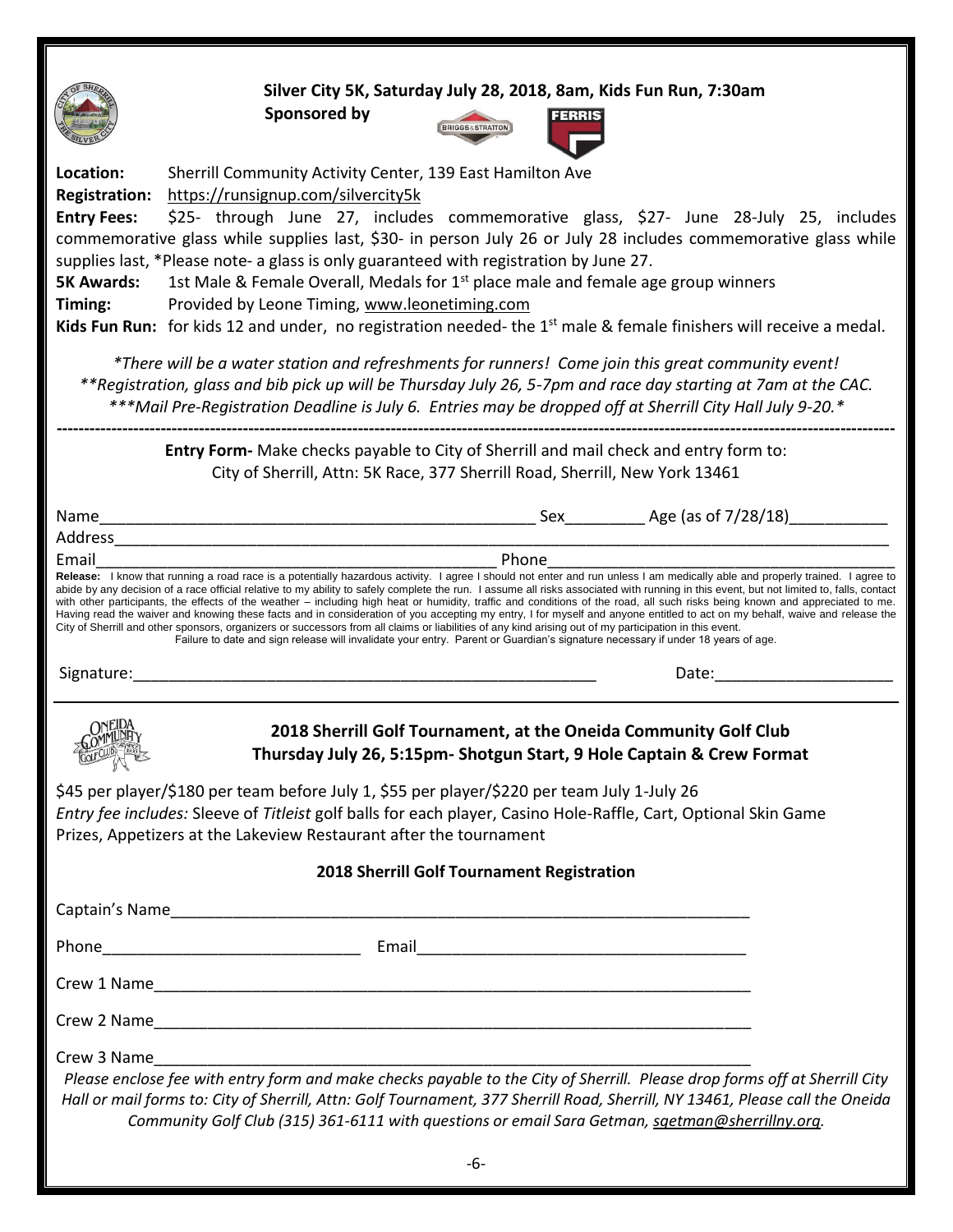

**News from the Sherrill Kenwood Library, 543 Sherrill Road, (315) 363-5980**

*Visit our facebook page or [www.sherrillkenwoodlibrary.org,](http://www.sherrillkenwoodlibrary.org/) for more information. Please note- The library is closed Saturdays, Memorial Day-Labor Day.*

"One benefit of summer was that each day we had more light to read by." -author Jeannette Walls

|           | The theme for the NYS Summer Reading<br>Program is Libraries Rock and we have many<br>fun activities planned! Stop by to learn more.<br>Play croquet in our backyard in July & August<br>on Wednesdays from 1-8pm!<br>Moreland the Magician, Wednesday July 11,<br>10am at the CAC- Kids of all ages are invited!<br>Children's Watercolor Art Class, Wednesday<br>July 11, 1-3pm- offered by Sherrill resident<br>Laura Diddle- Pre-registration required.<br>Dinosaur Dig, Wednesday July 18, 9:30am, CAC- An<br>interactive fossil talk for junior paleontologists- | Friends of the Library 3rd Annual Used Book Sale- Friday<br>September 7, 4-8pm & Saturday September 8, 9am-3pm<br>(\$2/bag from 2-3pm) at the CAC- Donations of materials<br>may be dropped off Thursday September 6, 4-7pm &<br>Friday<br>September<br>10am-2pm.<br>7,<br>Magazines,<br>encyclopedias, and text books are not accepted. Please<br>do not drop items off early or bring them to the library.<br>Digital services are available with your Mid York Library<br>card- With hoopla you can borrow movies, music,<br>eBooks, and TV shows to enjoy on your computer,<br>phone and even your TV! Titles can be streamed or<br>downloaded for offline enjoyment later. Libby grants<br>access to audio books and rb digital to magazines. |
|-----------|------------------------------------------------------------------------------------------------------------------------------------------------------------------------------------------------------------------------------------------------------------------------------------------------------------------------------------------------------------------------------------------------------------------------------------------------------------------------------------------------------------------------------------------------------------------------|----------------------------------------------------------------------------------------------------------------------------------------------------------------------------------------------------------------------------------------------------------------------------------------------------------------------------------------------------------------------------------------------------------------------------------------------------------------------------------------------------------------------------------------------------------------------------------------------------------------------------------------------------------------------------------------------------------------------------------------------------|
|           | in memory of former employee Sandy Throop,                                                                                                                                                                                                                                                                                                                                                                                                                                                                                                                             |                                                                                                                                                                                                                                                                                                                                                                                                                                                                                                                                                                                                                                                                                                                                                    |
|           | sponsored by Courtney Chentik Foundation.                                                                                                                                                                                                                                                                                                                                                                                                                                                                                                                              | <b>Sherrill Garden Club News</b>                                                                                                                                                                                                                                                                                                                                                                                                                                                                                                                                                                                                                                                                                                                   |
|           | Butterfly Release, Tuesday July 24, 10am at<br>the CAC- In memory of Deb Getman, former<br>E.A. McAllister teacher and library advocate,<br>led by Lindsay Sprague of the Traveling Farm.                                                                                                                                                                                                                                                                                                                                                                              | The Garden Club thanks the community for a successful<br>Plant Sale and wishes you a happy growing season!<br>The club meets the first Tuesday of every month, except<br>July, at the Sherrill-Kenwood Library at 7pm and all are                                                                                                                                                                                                                                                                                                                                                                                                                                                                                                                  |
|           | Klondike Gold Rush Day, August 20, 1-8pm- Learn about                                                                                                                                                                                                                                                                                                                                                                                                                                                                                                                  | welcome to enjoy our speakers and learn more.                                                                                                                                                                                                                                                                                                                                                                                                                                                                                                                                                                                                                                                                                                      |
|           | the Gold Rush and dig for gold.                                                                                                                                                                                                                                                                                                                                                                                                                                                                                                                                        | Valerie Scott and Marilyn Findley will host the June 5                                                                                                                                                                                                                                                                                                                                                                                                                                                                                                                                                                                                                                                                                             |
|           | Campfire Tales with s'mores will return for<br>the 3 <sup>rd</sup> year. Look for dates coming soon!                                                                                                                                                                                                                                                                                                                                                                                                                                                                   | meeting and we'll welcome Analeigh Brodt, the third<br>grade student whose Woodsy Owl poster won first place<br>at the District 5 contest. Her poster is now part of the                                                                                                                                                                                                                                                                                                                                                                                                                                                                                                                                                                           |
|           | Volcanoes Rock! Create your own volcano.<br>Check the website for dates.                                                                                                                                                                                                                                                                                                                                                                                                                                                                                               | state-wide Federated Garden Clubs contest. Jim Kahler<br>of Little Falls will also present, "Growing Roses in<br>Upstate New York." He is a member of the Syracuse                                                                                                                                                                                                                                                                                                                                                                                                                                                                                                                                                                                 |
|           | Blueberry Bake Off- Mid August Date TBA-<br>Make your best blueberry recipe! We'll supply<br>the vanilla ice cream!                                                                                                                                                                                                                                                                                                                                                                                                                                                    | Rose Society and a Consulting Rosarian for the American<br>Rose Society. He'll show gardeners that anyone can<br>grow beautiful roses.                                                                                                                                                                                                                                                                                                                                                                                                                                                                                                                                                                                                             |
|           | In August we'll accept donations of school<br>supplies for local students.                                                                                                                                                                                                                                                                                                                                                                                                                                                                                             | On August 7, members will meet at Bernadette<br>VanValkenburg's home for an Ice Cream Social.                                                                                                                                                                                                                                                                                                                                                                                                                                                                                                                                                                                                                                                      |
|           | All are welcome to join us to play Mahjong<br>Wednesday afternoons.                                                                                                                                                                                                                                                                                                                                                                                                                                                                                                    | Fran Durant and Mary Tiffin will host the September 4<br>meeting at the library and Master Gardener, Rosanne<br>Loparco, will speak about growing Herbs." She will                                                                                                                                                                                                                                                                                                                                                                                                                                                                                                                                                                                 |
| 16 6-8pm. | <b>Community Art Wall-</b> June will feature student works<br>from Linda Evans' art class, July will feature artist Ann<br>Pangburn, and August will feature artist Delynn Orton<br>who will demonstrate acrylic fluid art Thursday August                                                                                                                                                                                                                                                                                                                             | explain how to plant and maintain perennials such as<br>thyme or lavender, biennials such as parsley, and<br>annuals such as basil. She'll share how to grow herbs<br>outdoors and inside, and bring recipes that use herbs.                                                                                                                                                                                                                                                                                                                                                                                                                                                                                                                       |
|           | $-7-$                                                                                                                                                                                                                                                                                                                                                                                                                                                                                                                                                                  |                                                                                                                                                                                                                                                                                                                                                                                                                                                                                                                                                                                                                                                                                                                                                    |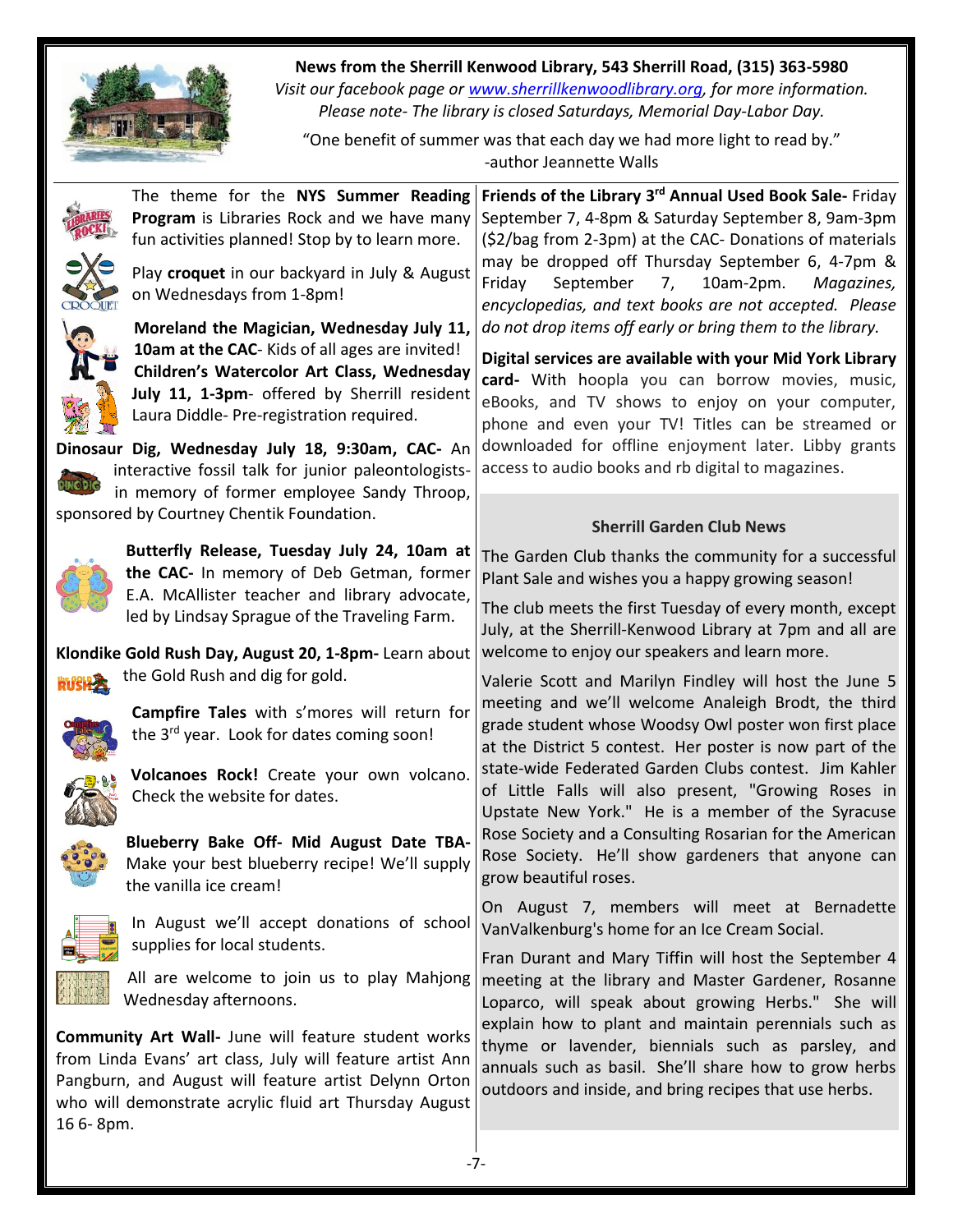



**68th Annual Sherrill Kids Fishing Derby Saturday June 9, pond next to the Legion** for kids 15 and under, register 11am-12pm (event is free), fishing- 12-1:30pm

# **Sherrill American Legion Post 230 Father's Day Brunch, Sunday June 17**

Full all you can eat brunch menu will be served from 8- 12:30, adults \$10, seniors \$9, kids 12-5 \$5, under 5 free

**Attention Sherrill Seniors-** Two local senior groups are coordinating bus trips and seats are still available for trips to Lancaster, PA August 28-30, Niagara Falls October 2-4 and more. Please contact Renee Stone for details, (315) 363-4557.

# **APEX AUTO MAGAZINE CITY OF SHERRILL** FREE ENTRY **TUESDAY, JUNE 26TH MUSIC BY CLASSIFIED FOOD VENDORS**

*Visit [www.sherrillny.org](http://www.sherrillny.org/) for more information.* 

COME SEE: 1969 DODGE SUPERBEE<br>COVER OF APEX AUTOMOTIVE MAGAZINE



**The KEYS Program has a new kid's show!** The "KEYS Kids Network" is a musical, zany kid's show broadcast from the KEYS studio in

Sherrill to children's hospitals to bring music, hope, laughter and smiles to kids- Check it out at[www.thekeysprogram.org/keys\\_kids\\_network/](http://www.thekeysprogram.org/keys_kids_network/) **Laughter is the best medicine...we need YOUR jokes!** KEYS is asking families to send their favorite jokes to [mike@thekeysprogram.org](mailto:mike@thekeysprogram.org). We'll air them on the KEYS Kids Network to make our kids laugh!

**Summer FUNdraising-** We've partnered with [The Tony](http://em.networkforgood.com/wf/click?upn=8hsTN23QqYBVq46vozmxzY85qRURW9DLqjsZ6qVAqq54DbWfm7CgCkM-2B64NYp1aI_siPFZsWk4EDUNwljk2TOnjeJNgY5SdVK-2F3eKJpmPZ6zKEalawxpGDmBkhEroxVYxPuQXofv8-2F3qtF4EyEfxajoxqdhTZ-2F6EbgUYjYDN-2FYyITP-2FW-2FWtzQUZgTV6fD-2BkwxhqZ-2FwAyzJ4DrRY4X3LI86Bet23fl3AJoIop0uoAB2ckz7Wd82G4LOEmYdJrBQr2fpyMvqLP-2FSPg4QB7XMpG3lE4fAEPrN2Poi4-2FMszoWDGcg1fCxNvDrHJb1s1Ii67Rug5AVaJ2XqMcI2QvScin6TUuCNtRLhNnLPKkczcFbge0CX3Xgk7c8MueKRRbLgE8wz8x9JmX2tHQx9qXIETT8De-2B4PyHVs0oFSk7VormIR4nVfZe2B7wuQm32AWF9WQDe)  [Stewart Foundation](http://em.networkforgood.com/wf/click?upn=8hsTN23QqYBVq46vozmxzY85qRURW9DLqjsZ6qVAqq54DbWfm7CgCkM-2B64NYp1aI_siPFZsWk4EDUNwljk2TOnjeJNgY5SdVK-2F3eKJpmPZ6zKEalawxpGDmBkhEroxVYxPuQXofv8-2F3qtF4EyEfxajoxqdhTZ-2F6EbgUYjYDN-2FYyITP-2FW-2FWtzQUZgTV6fD-2BkwxhqZ-2FwAyzJ4DrRY4X3LI86Bet23fl3AJoIop0uoAB2ckz7Wd82G4LOEmYdJrBQr2fpyMvqLP-2FSPg4QB7XMpG3lE4fAEPrN2Poi4-2FMszoWDGcg1fCxNvDrHJb1s1Ii67Rug5AVaJ2XqMcI2QvScin6TUuCNtRLhNnLPKkczcFbge0CX3Xgk7c8MueKRRbLgE8wz8x9JmX2tHQx9qXIETT8De-2B4PyHVs0oFSk7VormIR4nVfZe2B7wuQm32AWF9WQDe) on a campaign called [Tony's Kids](http://em.networkforgood.com/wf/click?upn=KdGPYe-2BJDLILl6-2F1JXAx-2BzPcckQN3oClnaXTjCWXB-2B8l6duJakcfcCzz2iJZNjZMckS8FJ9nVsreh0N-2FpXPilQ-3D-3D_siPFZsWk4EDUNwljk2TOnjeJNgY5SdVK-2F3eKJpmPZ6zKEalawxpGDmBkhEroxVYxPuQXofv8-2F3qtF4EyEfxajoxqdhTZ-2F6EbgUYjYDN-2FYyITP-2FW-2FWtzQUZgTV6fD-2BkwxhqZ-2FwAyzJ4DrRY4X3LI86Bet23fl3AJoIop0uoAB2ckz7Wd82G4LOEmYdJrBQr2fI-2BodieQfv9Z7eFdcsUQuy2ElTujUliEto-2BcwPX6gefR0j4JcuS5W5bQMc72mphYP1tbUSCRI2g2HeybPiWPNxj7IeU59YzZePd50beV6KXdBkI-2FC-2BnuDHdnWR19MhqzJAtjgc3Y5Z4JcWT7dlJ6qha8JbHjIQe-2BdG-2BZWKJfrf60m4HHqnF4md2-2BJmBn3tHpW)  [Can,](http://em.networkforgood.com/wf/click?upn=KdGPYe-2BJDLILl6-2F1JXAx-2BzPcckQN3oClnaXTjCWXB-2B8l6duJakcfcCzz2iJZNjZMckS8FJ9nVsreh0N-2FpXPilQ-3D-3D_siPFZsWk4EDUNwljk2TOnjeJNgY5SdVK-2F3eKJpmPZ6zKEalawxpGDmBkhEroxVYxPuQXofv8-2F3qtF4EyEfxajoxqdhTZ-2F6EbgUYjYDN-2FYyITP-2FW-2FWtzQUZgTV6fD-2BkwxhqZ-2FwAyzJ4DrRY4X3LI86Bet23fl3AJoIop0uoAB2ckz7Wd82G4LOEmYdJrBQr2fI-2BodieQfv9Z7eFdcsUQuy2ElTujUliEto-2BcwPX6gefR0j4JcuS5W5bQMc72mphYP1tbUSCRI2g2HeybPiWPNxj7IeU59YzZePd50beV6KXdBkI-2FC-2BnuDHdnWR19MhqzJAtjgc3Y5Z4JcWT7dlJ6qha8JbHjIQe-2BdG-2BZWKJfrf60m4HHqnF4md2-2BJmBn3tHpW) Visi[t www.tonystewartfoundation.org/tonys-kids](http://www.tonystewartfoundation.org/tonys-kids-can)[can](http://www.tonystewartfoundation.org/tonys-kids-can) page and **[Create a Team](http://em.networkforgood.com/wf/click?upn=KdGPYe-2BJDLILl6-2F1JXAx-2BzPcckQN3oClnaXTjCWXB-2B8l6duJakcfcCzz2iJZNjZMckS8FJ9nVsreh0N-2FpXPilQ-3D-3D_siPFZsWk4EDUNwljk2TOnjeJNgY5SdVK-2F3eKJpmPZ6zKEalawxpGDmBkhEroxVYxPuQXofv8-2F3qtF4EyEfxajoxqdhTZ-2F6EbgUYjYDN-2FYyITP-2FW-2FWtzQUZgTV6fD-2BkwxhqZ-2FwAyzJ4DrRY4X3LI86Bet23fl3AJoIop0uoAB2ckz7Wd82G4LOEmYdJrBQr2fMtvolhBDP7ssncTF0O3rRTxU-2Fv1eV6uldITcnO2tnQRG9CPyy8KnYik3lCZGaK4SaNiPi-2F0G5Rws9LNl20RiWGFGea7MYgVmEfzS3CEH02n0b-2FBfEvk4yF5rtER3syOkZyyMwBbKQjmo8eL6O0GXPmE29bPZvvJ0vQgUqkd3EHvJteua0wddfdZd7FujfB9Y)** of your own in honor of a KEYS kid, loved one or friend (s*elect "The KEYS Program" in the drop down menu*). Share it with friends and raise money for your page with a simple FUNdraiser such as a bake sale, car wash, bottle drive, lemonade stand, garage sale, whiffle ball game or other event!

**THANK YOU-** to the Sherrill-Kenwood Community Chest and all of the wonderful folks who give or volunteer with the KEYS Program throughout the year. Thanks to your support, we're able to deliver music, hope and smiles to kids impacted by cancer & serious illnesses here in Sherrill all year long. For more information visit [www.theKEYSprogram.org](http://www.thekeysprogram.org/) or call us at (315) 363-6446!

# **Plymouth Alliance Church News, 169 Kinsley Street, (315) 363-5642, [www.PlymouthAlliance.com](http://www.plymouthalliance.com/)**

*Sunday School*- 9:15am, Classes for ages 2 to adult. *Worship Service*- 10:30am, Sundays. All are welcome. *Family Fun Night-* July 28, 6-8pm. Free event for families. *Vacation Bible School-* July 30-August 3, 9am-12pm, for kids who've completed K-6 sixth grades- the program is free and includes snacks, crafts, games, music, Bible stories, and fun! Registration forms will be sent home at school or can be picked up at the church office. *Annual Picnic*- August 12, 1-3pm- bring a lawn chair, dish to pass, and your own drinks. Sherrill city workers, volunteers, and Noyes Manor residents are all invited.

*Festival-* August 18, 2-5pm, Allen Park, Oneida- a free event hosted by area churches- open to all.

*Wacky Wednesday*- September 19, 6-7:45pm. Free dinner and gym time for elementary kids and their families. RSVP to Church Office.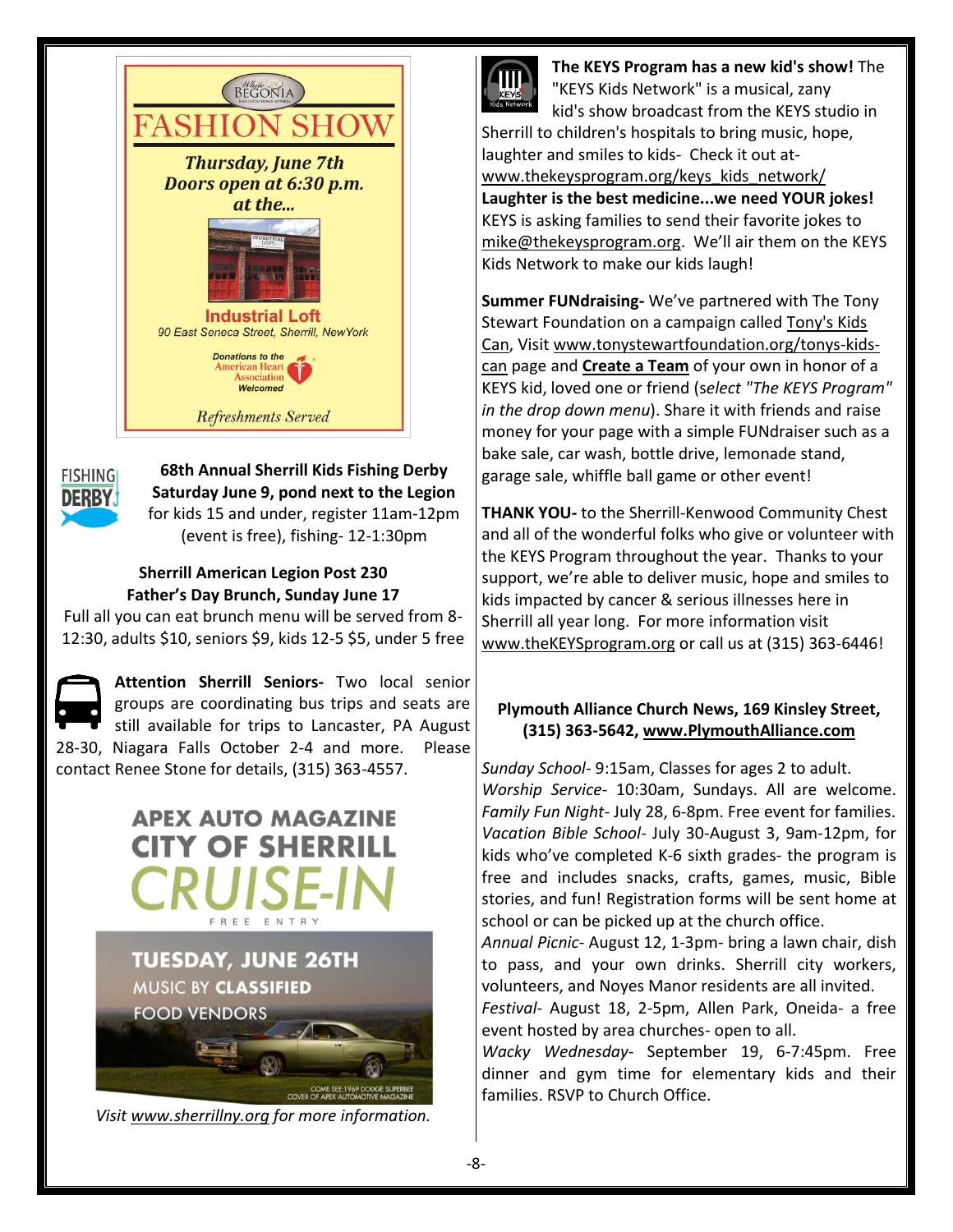### **From the Sherrill-Kenwood Volunteer Fire Department Professionals in service. Volunteers by choice.**



Have you ever wondered how you could give back to our community? When you hear sirens have you thought about how it would be to be IN the vehicle going to the emergency? Look no further than the **Common Garbage & Recycling Mistakes** Sherrill-Kenwood Volunteer Fire Department! The

SKVFD is always looking for motivated individuals to help our over 40lbs, recyclables 20lbs. Containers community. Whether joining to become a fire fighter, EMT, or to do scene support, if you're at least 16 years of age come join us! The department holds drills every Wednesday night starting at 6:45pm. Stop by to learn more and for an application. We hope to see you!

#### **Summer Health Tips**

-Wear sunscreen: Use an SPF of at least 15 and apply 30 minutes before going outside and reapply every 2 hours or after swimming or sweating. Sunscreen should even be worn on cloudy days.

-Avoid strenuous activity from 10am-4pm, when the sun is intense. -Get the right gear: Wear sunglasses with 100% UV protection, a hat, and cotton clothing with a tight knit. Dress babies in lightweight clothing with long pants and shirts, a wide-brimmed hat and keep their feet covered. Use strollers with canopies.

-Stay Hydrated: Be sure to consume enough water and avoid sugary or caffeinated drinks such as soft drinks.

#### **Campfire Safety Tips**

-Use only designated rings or pits on gravel or dirt to build your fire. -Clear the area of any dry leaves and sticks and make sure that automobiles, tents, etc. are away from the fire.

-Check the weather forecast. Even a small amount of wind can blow burning debris or sparks onto a flammable surface or YOU! -Stack extra wood upwind and away from the fire.

-Start building your fire with small sticks and twigs and gradually work your way up to the larger pieces of wood. When placing the large pieces of wood on the fire, point them inwards and use another piece of wood to shift them to their desired spot.

-Do not use gasoline, lighter fluid, etc.

-Keep the fire small and contained and never leave it unattended. -Never allow children and pets to play or stand too close to the fire. -Keep water and fire extinguisher nearby for emergencies.

-To extinguish the fire, make sure to drown the fire completely with water. Coals that are not cooled or extinguished can remain hot and capable of inflicting burns for 24 hours. To ensure they're out, don't bury them, which can keep them hot, instead, pour water -Fireworks are illegal. and stir the ashes and embers until they're cool.

*Plan to attend the SKVFD Silver Knights Annual Chicken BBQ during fireworks weekend!*

# **Department of Public Works Reminders**

**Upcoming Garbage Pick-Up Date Changes**

*Normal Pick-up Date New Pick-up* Date 7/4 (Wednesday) 7/3 (Tuesday) 9/3 (Monday) 9/4 (Tuesday)

Overweight/Size- Garbage may not weigh must be no less than 10 gallons & no more than 32 gallons.

Damaging Materials- Construction & oversized materials are not accepted.

Plastic Bags- Bags *cannot* be recycled via our program but can at many local stores.

**Transfer Station Schedule-** Saturdays 8am-1pm & Wednesdays 4-7pm

**Compost-** is available for residents at the end of Fairway Lane

**Brush & Green Waste Pick-Up-** Every other Monday- 6/4, 6/18, 7/2, 7/16, 7/30, 8/13, 8/27, 9/10, 9/24, 10/8, 10/22 \*Do not place waste at curb prior to the weekend before pick-up or in the roadway.

**White Goods Collection**- Stoves, washers, refrigerators, hot water heaters, etc. will be picked up June 18-21. Call City Hall to find out how many \$5 coupons you need purchase- you generally need three per white good. Then place your items at the curbside June 17-20 for pick-up.

#### **Police Department Reminders**

-Quiet hours are 10pm-7am.

-Be aware of pedestrians and bicycles.

-At night bikes must have lights.

-Children under 14 are required to wear a helmet when biking or rollerblading. -Lock parked vehicles at all times.

-Residents who are going away can schedule a security check with the dept.

-Remember the leash law/remove waste.



*Thanks to those who attended the Coffee with a Cop Event!*